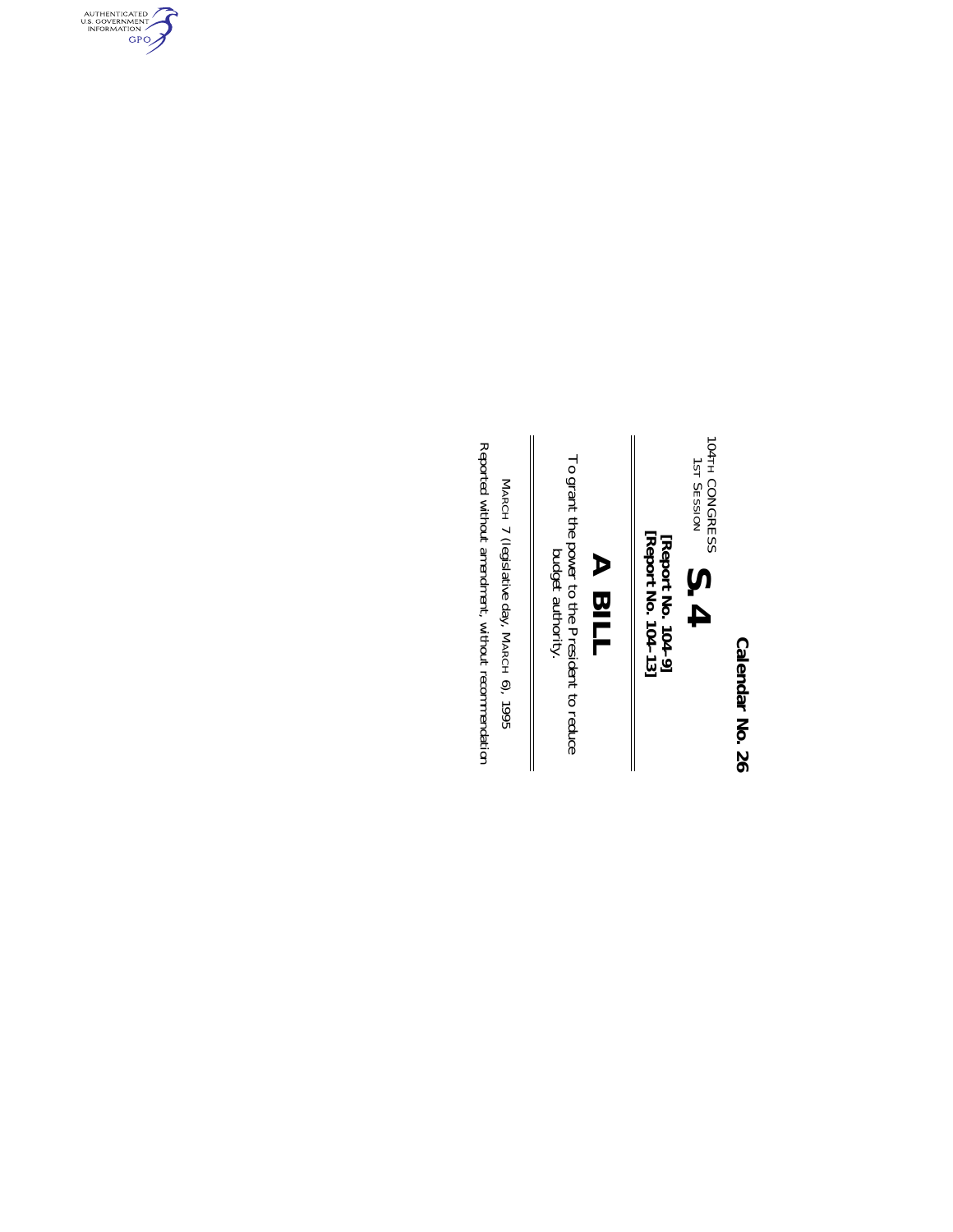### **Calendar No. 26**

104TH CONGRESS<br>1ST SESSION



**[Report No. 104–9]**

**[Report No. 104–13]**

To grant the power to the President to reduce budget authority.

#### IN THE SENATE OF THE UNITED STATES

JANUARY 4, 1995

Mr. DOLE (for himself, Mr. MCCAIN, Mr. COATS, Mr. KYL, Mr. HELMS, Mr. MURKOWSKI, Mr. ASHCROFT, Mr. BOND, Mr. GRAMS, Mr. GRAMM, Mr. DEWINE, Mr. BROWN, Mr. BURNS, Mr. CHAFEE, Mr. COVERDELL, Mr. CRAIG, Mr. GREGG, Mr. INHOFE, Mrs. KASSEBAUM, Mr. KEMPTHORNE, Mr. MCCONNELL, Mr. NICKLES, Mr. SANTORUM, Mr. SHELBY, Mr. SMITH, Mr. WARNER, Ms. SNOWE, Mrs. FEINSTEIN, and Mr. THOMAS) introduced the following bill; which was read twice and referred jointly pursuant to the order of August 4, 1977, to the Committees on the Budget and Governmental Affairs, with instructions that if one committee reports, the other committee have thirty days to report or be discharged

FEBRUARY 27 (legislative day, FEBRUARY 22), 1995

Reported by Mr. DOMENICI, with amendments, without recommendation

[Omit the part struck through and insert the part printed in italic]

Referred to the Committee on Governmental Affairs for not to exceed thirty days

MARCH 7 (legislative day, MARCH 6), 1995 Reported by Mr. ROTH, without amendment, without recommendation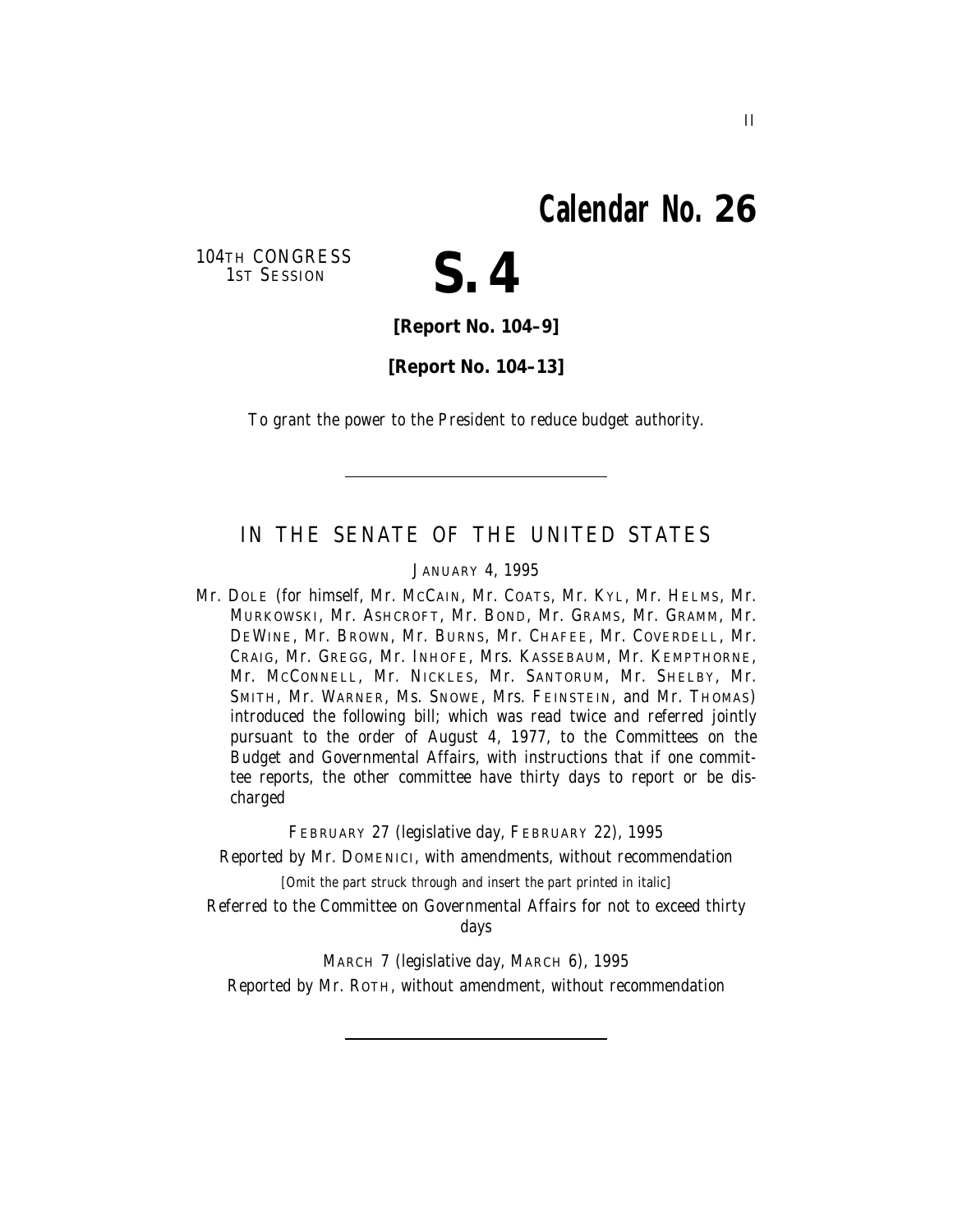## **A BILL**

#### To grant the power to the President to reduce budget authority.

 *Be it enacted by the Senate and House of Representa- tives of the United States of America in Congress assembled,* **SECTION 1. SHORT TITLE.** This Act may be cited as the ''Legislative Line Item Veto Act of 1995''. **SEC. 2. ENHANCEMENT OF SPENDING CONTROL BY THE PRESIDENT.** The Impoundment Control Act of 1974 is amended by adding at the end thereof the following new title: **''TITLE XI—LEGISLATIVE LINE ITEM VETO RESCISSION AU- THORITY ''PART A—LEGISLATIVE LINE ITEM VETO RESCISSION AUTHORITY** ''GRANT OF AUTHORITY AND CONDITIONS ''SEC. 1101. (a) IN GENERAL.—Notwithstanding the provisions of part B of title X and subject to the provisions of part B of this title, the President may rescind all or part of any budget authority, if the President—  $\qquad$  ''(1) determines that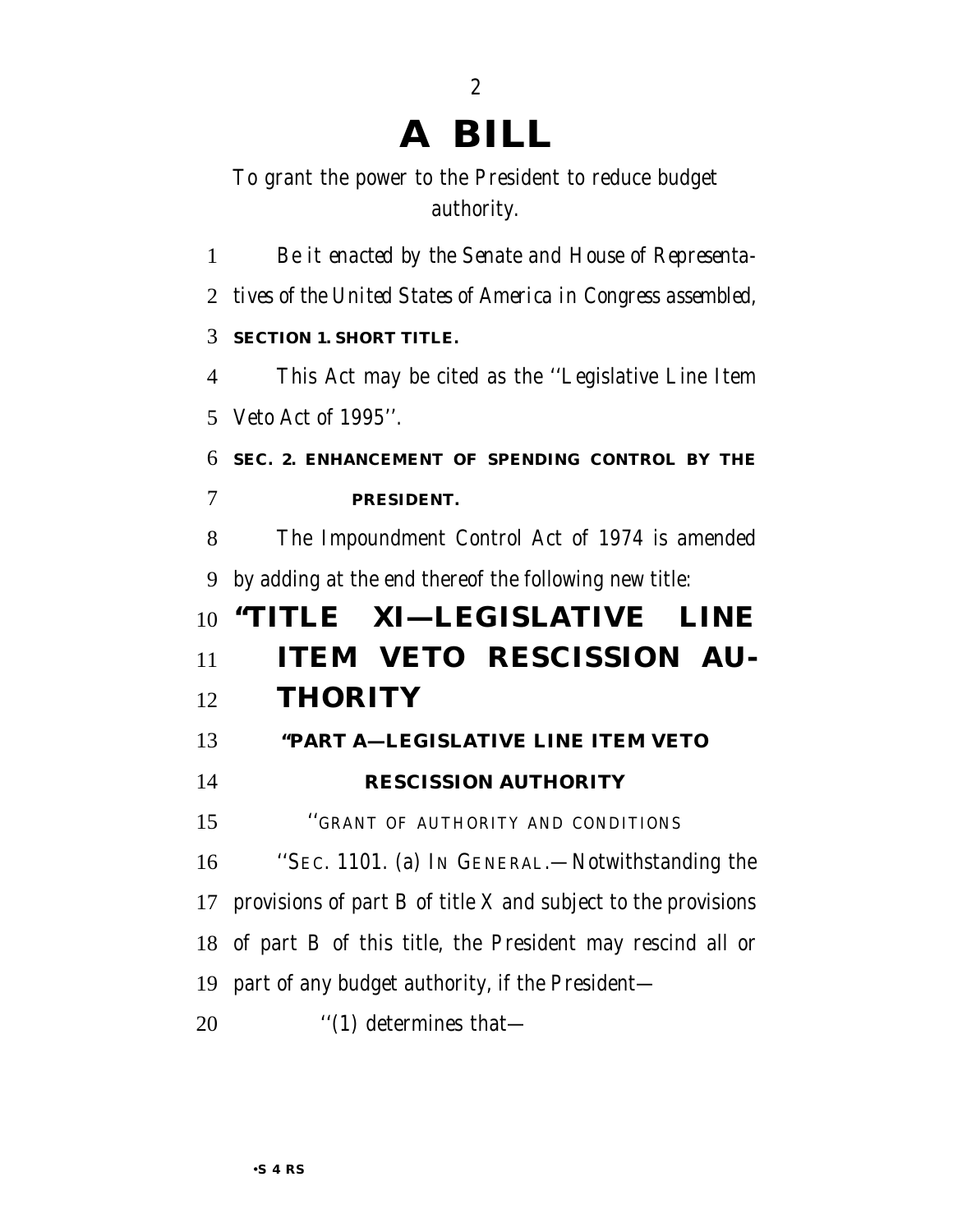| $\mathbf{1}$   | "(A) such rescission would help balance                                                |
|----------------|----------------------------------------------------------------------------------------|
| $\overline{2}$ | the Federal budget, reduce the Federal budget                                          |
| 3              | deficit, or reduce the public debt;                                                    |
| $\overline{4}$ | "(B) such rescission will not impair any                                               |
| 5              | essential Government functions; and                                                    |
| 6              | "(C) such rescission will not harm the na-                                             |
| $\overline{7}$ | tional interest; and                                                                   |
| 8              | $f'(2)$ (A) notifies the Congress of such rescission                                   |
| 9              | by a special message not later than twenty calendar                                    |
| 10             | days (not including Saturdays, Sundays, or holidays)                                   |
| 11             | after the date of enactment of a regular or supple-                                    |
| 12             | mental appropriations Act or a joint resolution mak-                                   |
| 13             | ing continuing appropriations providing such budget                                    |
| 14             | authority; or                                                                          |
| 15             | "(B) notifies the Congress of such rescission by                                       |
| 16             | special message accompanying the submission of the                                     |
| 17             | President's budget to Congress and such rescissions                                    |
| 18             | have not been proposed previously for that fiscal                                      |
| 19             | year.                                                                                  |
| 20             | The President shall submit a separate rescission message                               |
| 21             | for each appropriations bill under paragraph $(2)(A)$ .                                |
| 22             | $\cdot$ <sup>'</sup> (b)<br>RESCISSION EFFECTIVE<br><b>UNLESS</b><br>D <sub>IS</sub> - |
| 23             | APPROVED. $-(1)(A)$ Any amount of budget authority re-                                 |
|                | 24 scinded under this title as set forth in a special message                          |
|                | 25 by the President shall be deemed canceled unless during                             |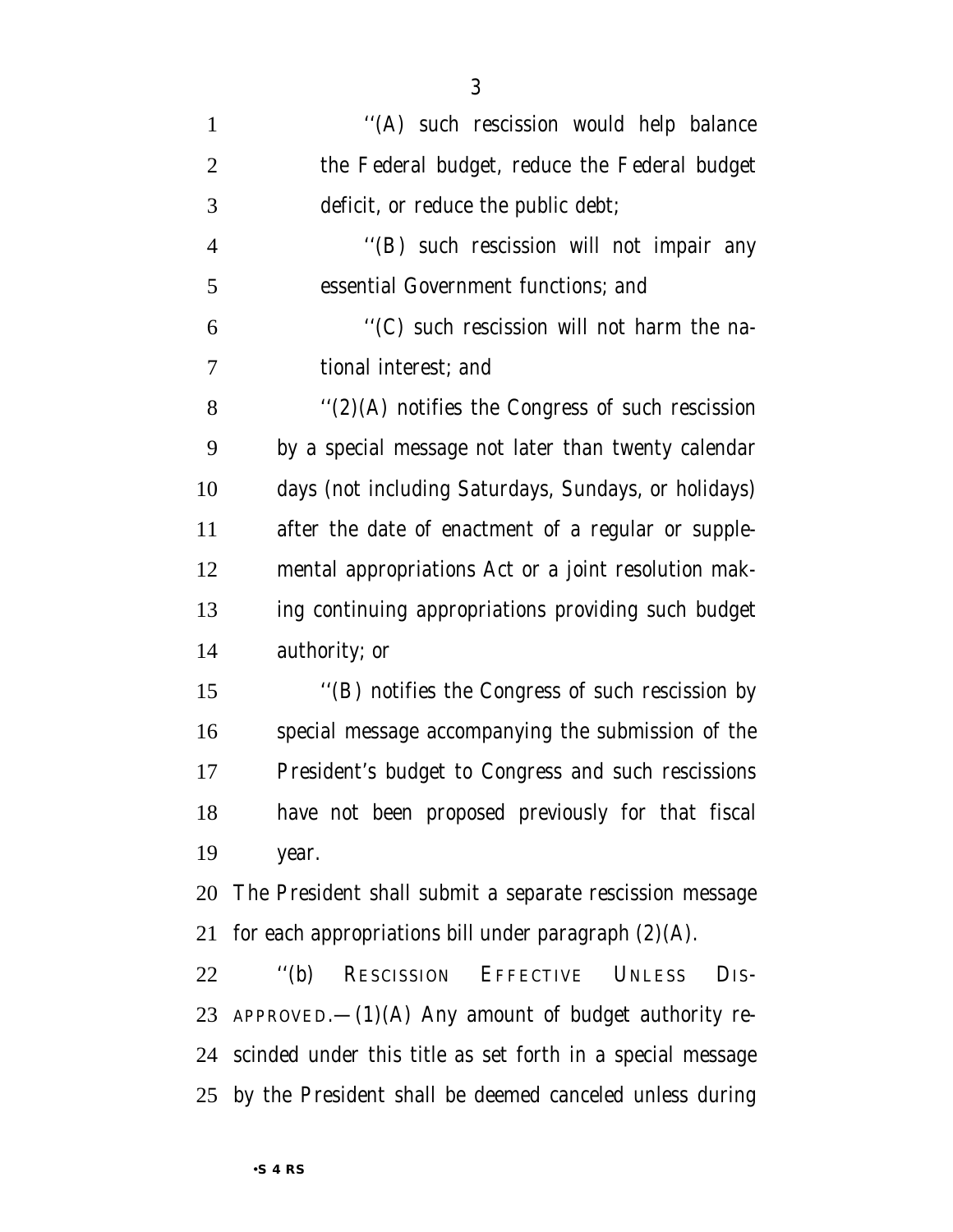the period described in subparagraph (B), a rescission dis- approval bill making available all of the amount rescinded is enacted into law.

 ''(B) The period referred to in subparagraph (A) is— ''(i) a congressional review period of twenty cal- endar days of session under part B, during which Congress must complete action on the rescission dis- approval bill and present such bill to the President for approval or disapproval;

 ''(ii) after the period provided in clause (i), an additional ten days (not including Sundays) during which the President may exercise his authority to sign or veto the rescission disapproval bill; and

 ''(iii) if the President vetoes the rescission dis- approval bill during the period provided in clause (ii), an additional five calendar days of session after the date of the veto.

 ''(2) If a special message is transmitted by the Presi- dent under this section during any Congress and the last session of such Congress adjourns sine die before the expi-21 ration of the period described in paragraph  $(1)(B)$ , the rescission shall not take effect. The message shall be deemed to have been retransmitted on the first day of the succeeding Congress and the review period referred to in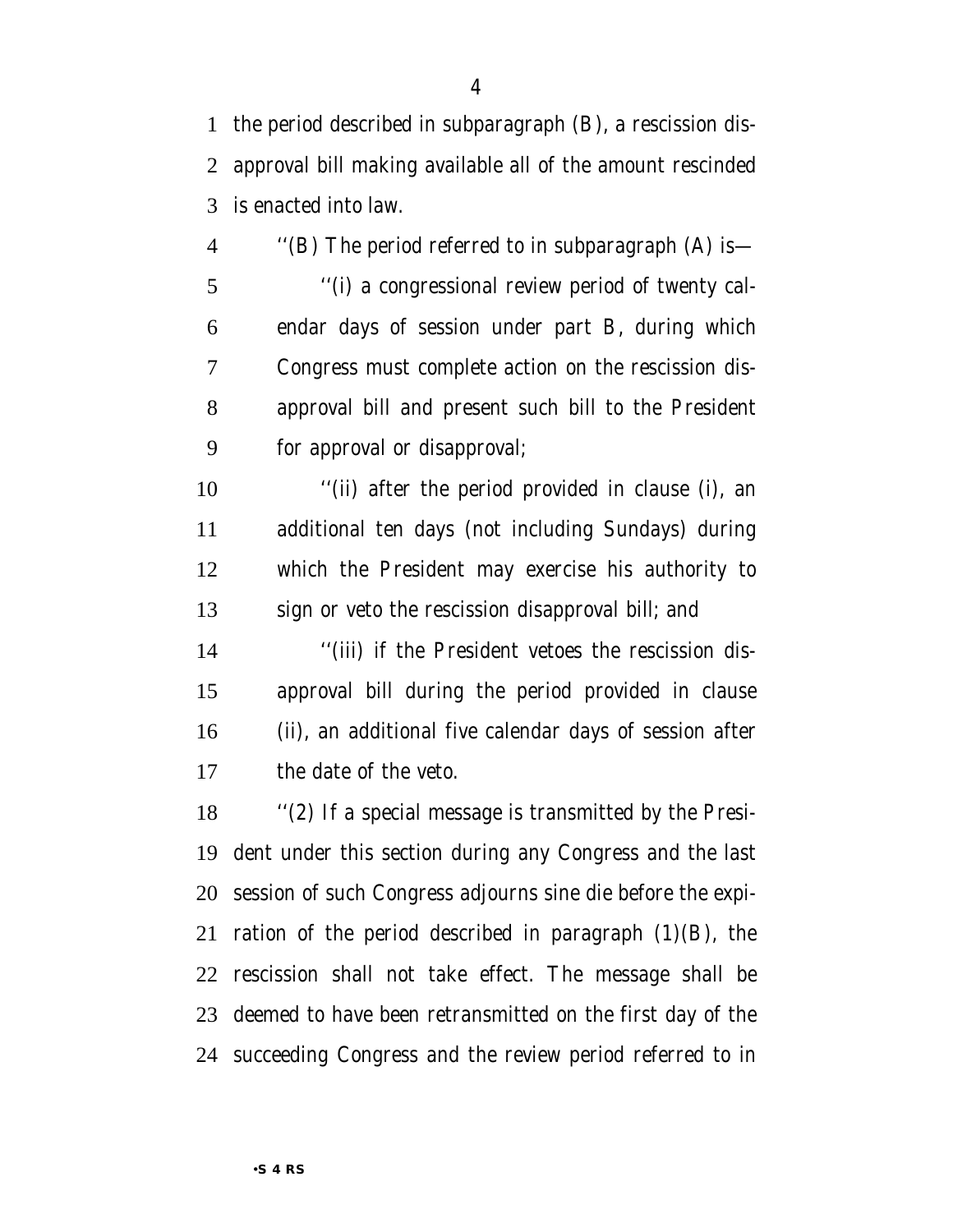paragraph (1)(B) (with respect to such message) shall run beginning after such first day.

#### ''DEFINITIONS

 ''SEC. 1102. For purposes of this title the term 're- scission disapproval bill' means a bill or joint resolution which only disapproves a rescission of budget authority, in whole, rescinded in a special message transmitted by the President under section 1101.

*''DEFICIT REDUCTION*

 *''SEC. 1103. (a) If Congress fails to disapprove a re- scission of discretionary spending under this part within the period of review provided under this part, the President shall, on the day after the period has expired, reduce the discretionary spending limits under section 601 of the Con- gressional Budget Act of 1974 for the budget year and any outyear affected by the rescissions to reflect the amount of the rescission.*

 *''(b) If Congress fails to disapprove a rescission of dis- cretionary spending under this part within the period of review provided under this part, the chairs of the Commit- tees on the Budget of the Senate and the House of Represent- atives shall, on the day after the period has expired, revise levels under section 311(a) and adjust the committee alloca- tions under section 602(a) to reflect the amount of the re-scission.*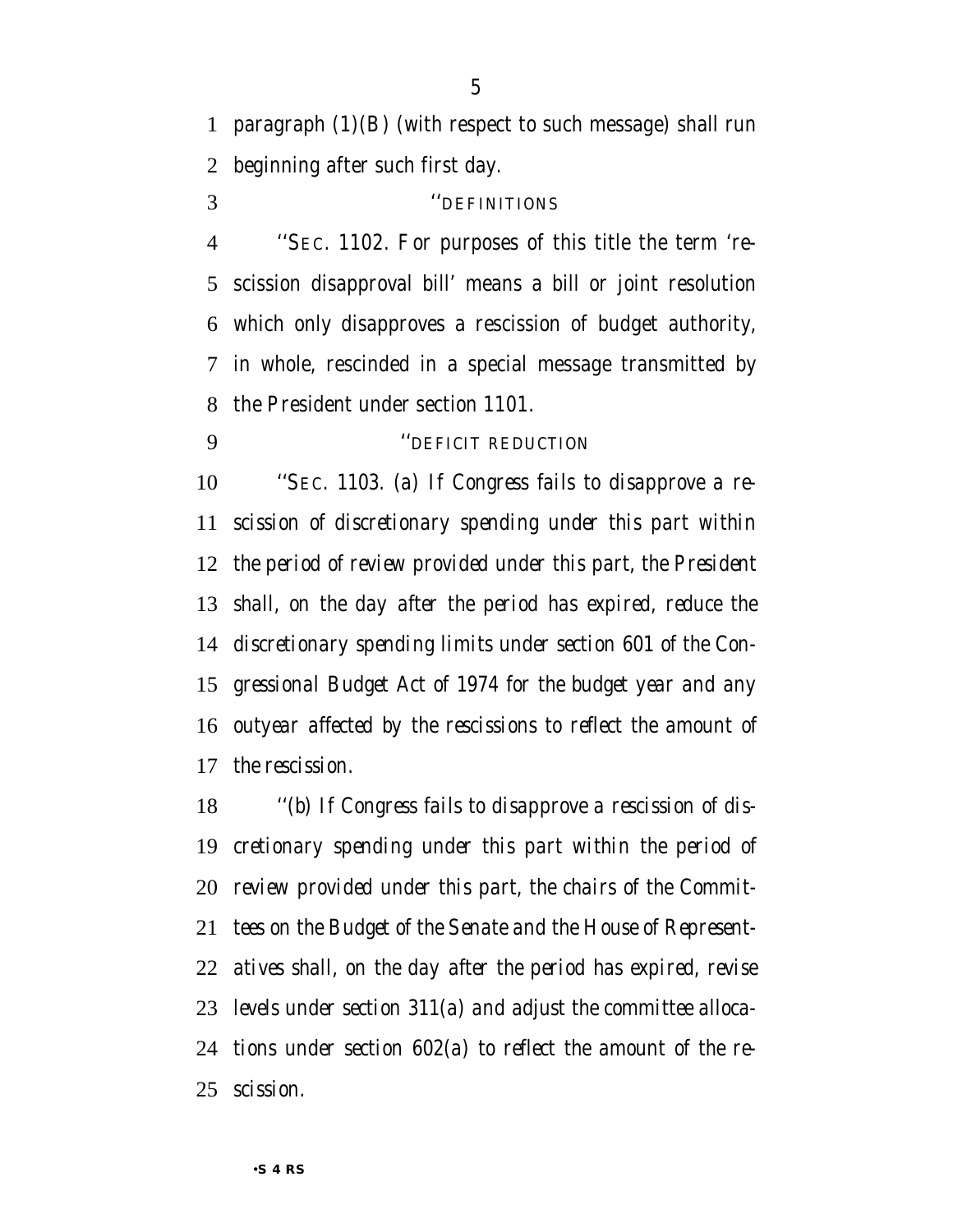*''(c) If Congress fails to disapprove a rescission of di- rect spending under this part within the period of review provided under this part, the President shall, on the day after the period has expired, adjust the balances for the budget year and each outyear under section 252(b) of the Balanced Budget and Emergency Deficit Control Act of 1985 to reflect the amount of the rescission.*

#### **''PART B—CONGRESSIONAL CONSIDERATION OF**

#### **LEGISLATIVE LINE ITEM VETO RESCISSIONS**

''PRESIDENTIAL SPECIAL MESSAGE

 ''SEC. 1111. Whenever the President rescinds any budget authority as provided in section 1101, the Presi- dent shall transmit to both Houses of Congress a special message specifying—

 $\frac{1}{2}$  (1) the amount of budget authority rescinded; ''(2) any account, department, or establishment of the Government to which such budget authority is available for obligation, and the specific project or governmental functions involved;

 ''(3) the reasons and justifications for the de- termination to rescind budget authority pursuant to section 1101(a)(1);

23 ''(4) to the maximum extent practicable, the es- timated fiscal, economic, and budgetary effect of the rescission; and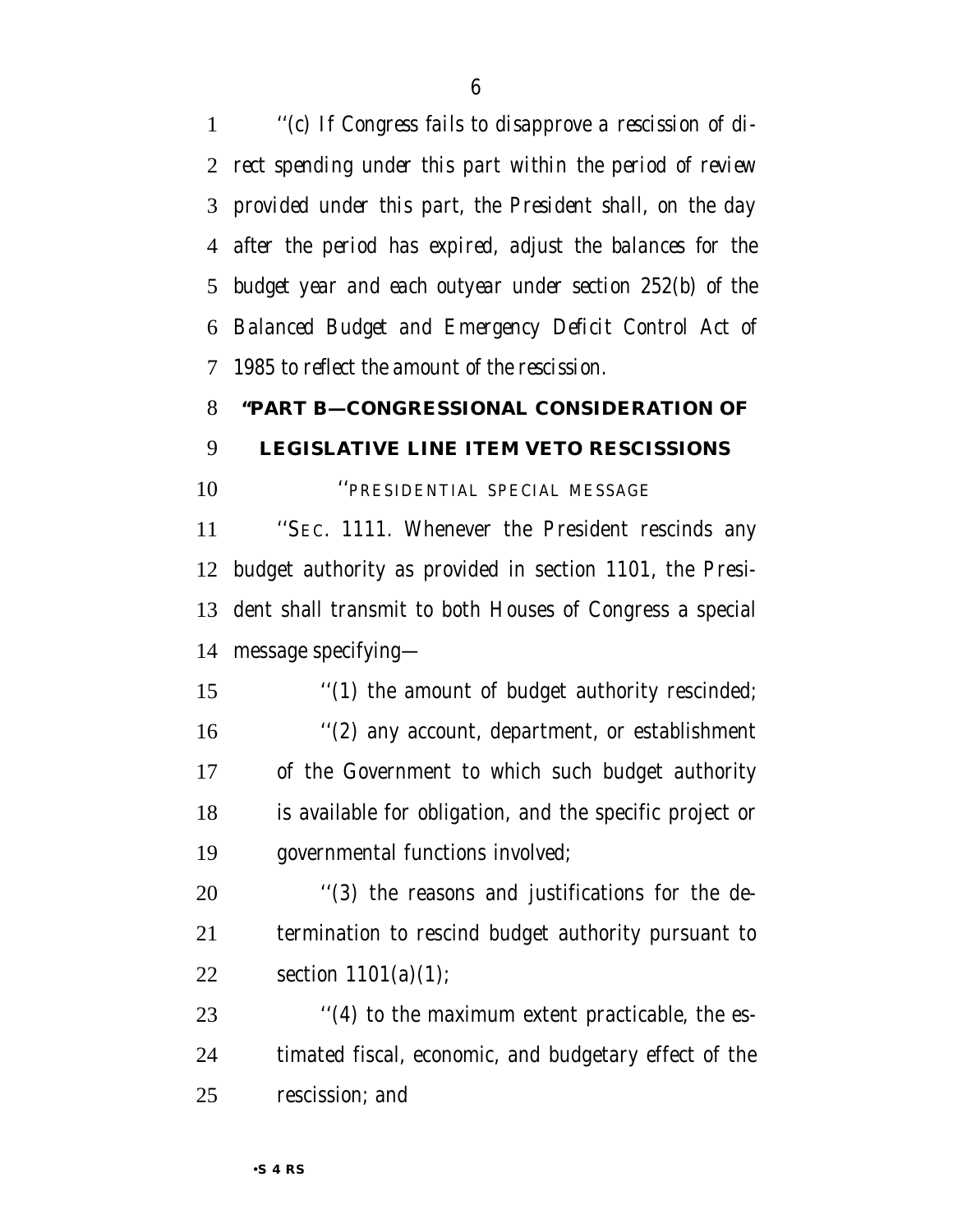''(5) all facts, circumstances, and considerations relating to or bearing upon the rescission and the decision to effect the rescission, and to the maxi- mum extent practicable, the estimated effect of the rescission upon the objects, purposes, and programs for which the budget authority is provided.

''TRANSMISSION OF MESSAGES; PUBLICATION

 ''SEC. 1112. (a) DELIVERY TO HOUSE AND SEN- ATE.—Each special message transmitted under sections 1101 and 1111 shall be transmitted to the House of Rep- resentatives and the Senate on the same day, and shall be delivered to the Clerk of the House of Representatives if the House is not in session, and to the Secretary of the Senate if the Senate is not in session. Each special message so transmitted shall be referred to the appro- priate committees of the House of Representatives and the Senate. Each such message shall be printed as a document of each House.

 ''(b) PRINTING IN FEDERAL REGISTER.—Any special message transmitted under sections 1101 and 1111 shall be printed in the first issue of the Federal Register pub-lished after such transmittal.

 ''SEC. 1113. (a) REFERRAL.—(1) Any rescission dis- approval bill introduced with respect to a special message shall be referred to the appropriate committees of the

**The CELLANT SENATE** PROCEDURE IN SENATE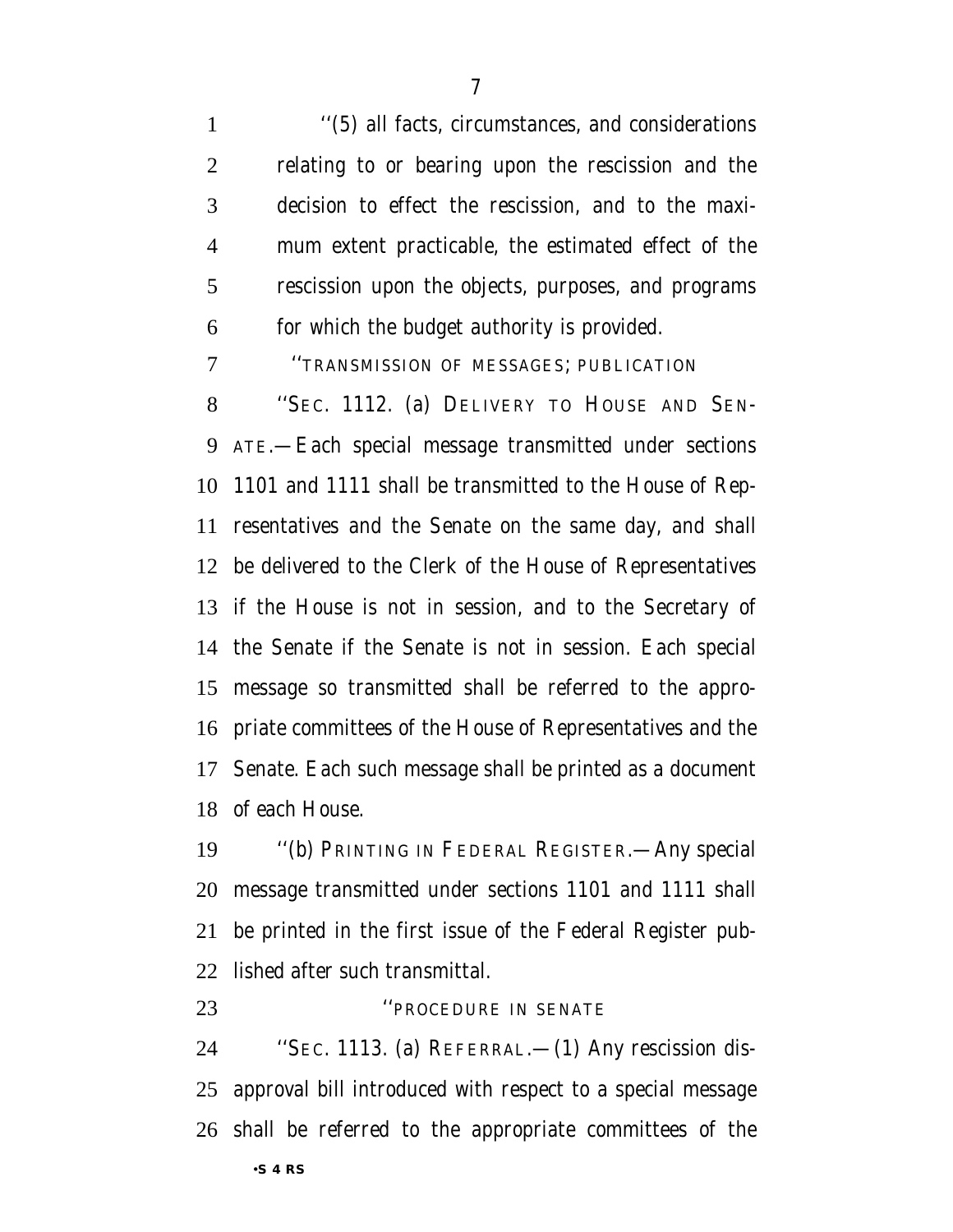House of Representatives or the Senate, as the case may be.

 ''(2) Any rescission disapproval bill received in the Senate from the House shall be considered in the Senate pursuant to the provisions of this section.

''(b) FLOOR CONSIDERATION IN THE SENATE.—

7 "(1) Debate in the Senate on any rescission dis- approval bill and debatable motions and appeals in connection therewith, shall be limited to not more than ten hours. The time shall be equally divided be- tween, and controlled by, the majority leader and the minority leader or their designees.

 ''(2) Debate in the Senate on any debatable mo- tion or appeal in connection with such a bill shall be limited to one hour, to be equally divided between, and controlled by, the mover and the manager of the bill, except that in the event the manager of the bill is in favor of any such motion or appeal, the time in opposition thereto shall be controlled by the mi- nority leader or his designee. Such leaders, or either of them, may, from the time under their control on the passage of the bill, allot additional time to any Senator during the consideration of any debatable motion or appeal.